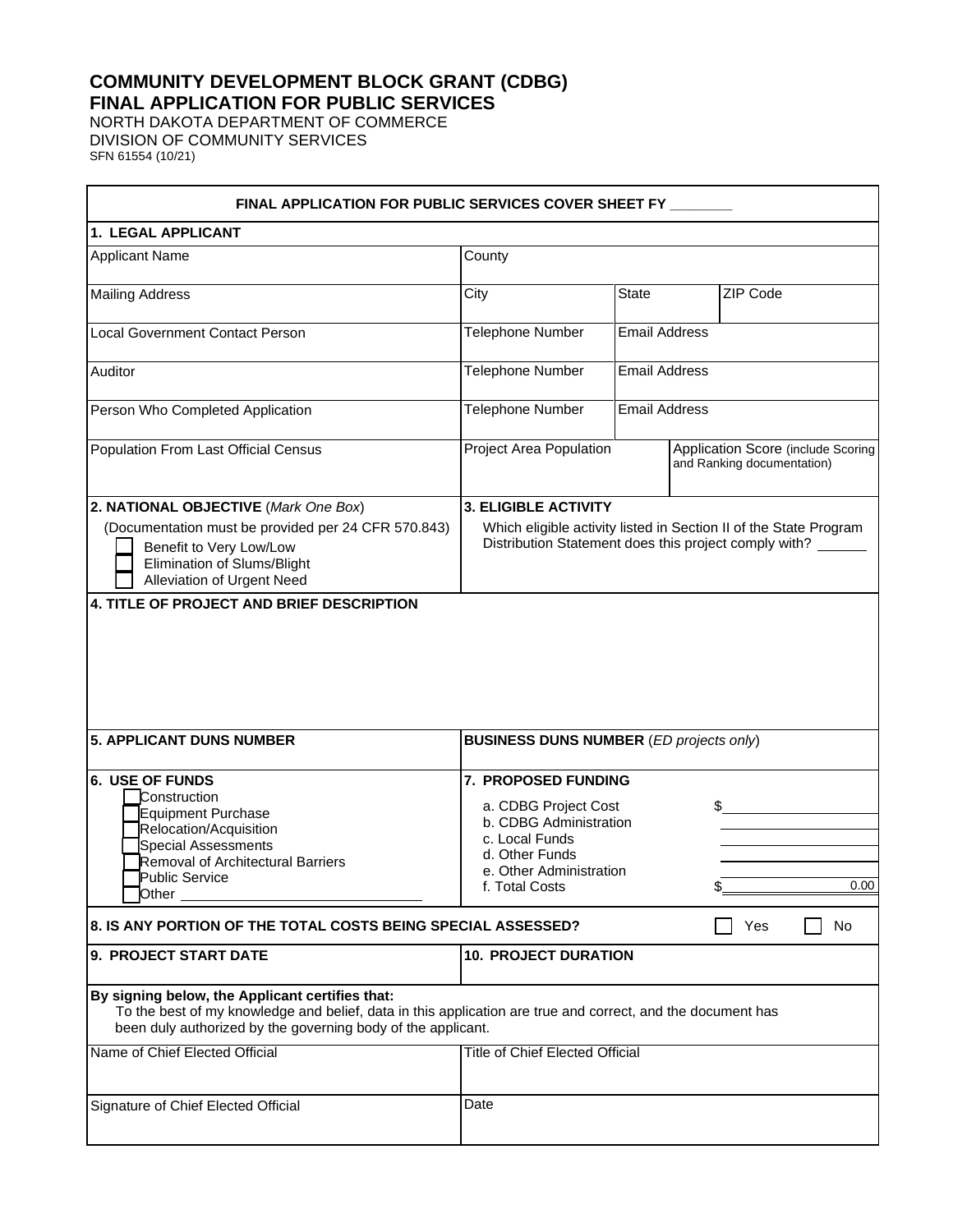## **ELIGIBLE ACTIVITIES**

CDBG Public Service funds, in the form of operational costs to support the North Dakota Recovery Reinvented Program, will be made available to existing and new agencies that support substance abuse recovery. These agencies serve individuals who have a history of substance abuse, with the emphasis on the homeless, those at risk of becoming homeless, and those referred by the judicial system.

### **PROJECT DESCRIPTION**

Applications in this category are seeking operational funding for an existing agency that supports substance abuse recovery must have a proven track record in fiscal responsibility and is successfully implementing a program model that includes peer support, daily living skills training, job responsibilities and practical living expenses.

#### *All applications should include the following information:*

**PROGRAM DESCRIPTION**

Please describe the proposed program. Be sure to include details on the following. Attach additional pages if needed. Outreach Methods

Details of the types of assistance and services that will be provided to the individuals/households in the program

Explain specific triage and screening processes that will be used

Details on the length of the program

Explain how the program will shorten the length of time that households are homeless (on streets, in emergency shelter, and/or transitional housing)

How service will be coordinated with other programs within the agency and within the larger community (including mainstream services)

Program outcomes (current and/or projected)

If applicable, explain how the program will prevent homelessness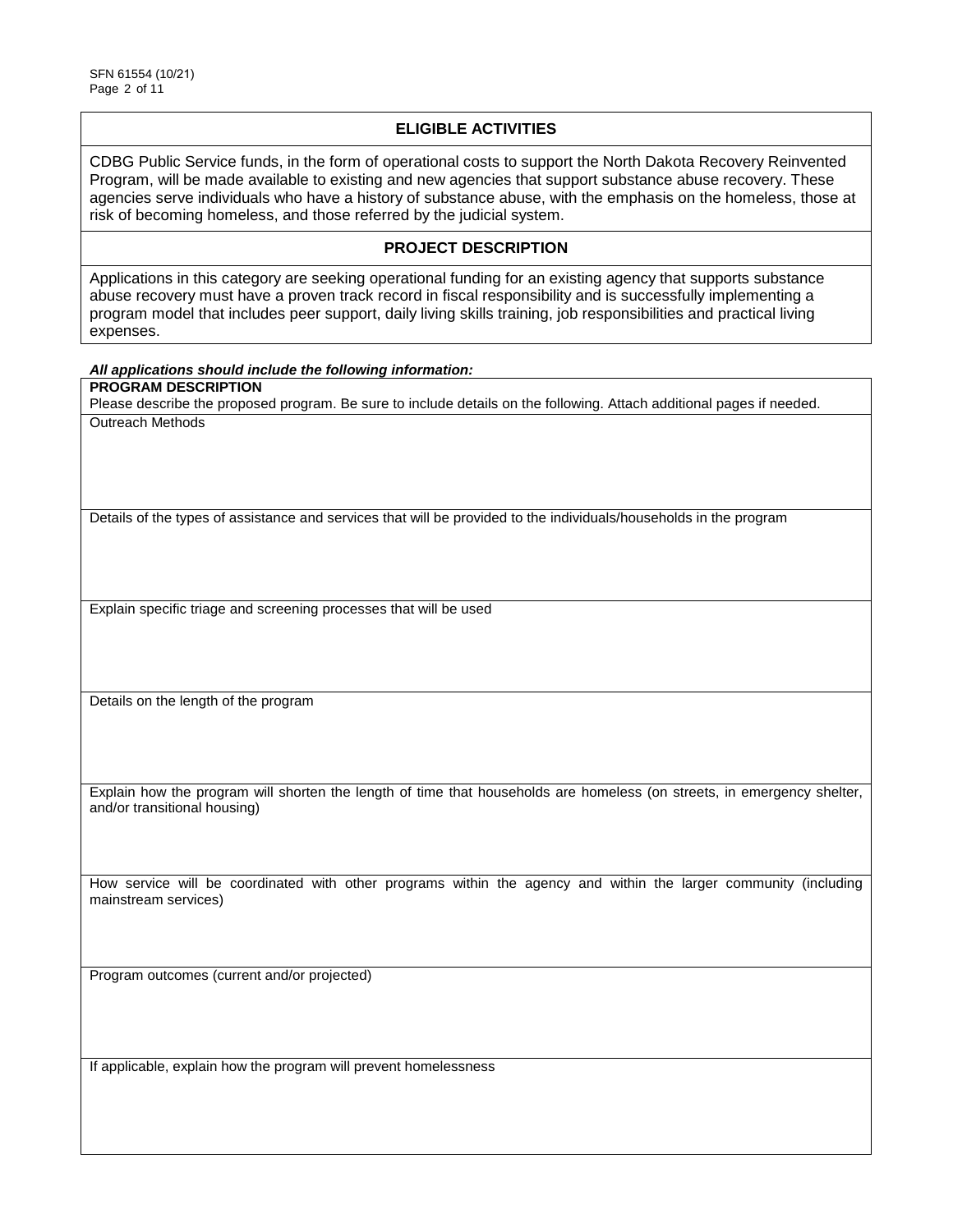## **TARGET POPULATION**

Please describe the program target population. Attach additional pages if needed. How does your organization track and record client demographics?

What is the estimated total number of unduplicated persons/households to be served?

What is the total number of unduplicated low-to-moderate income (LMI) persons/households to be served?

### **NEED NARRATIVE**

Please describe what local needs and service gaps this program seeks to fill or currently fills. Be sure to note any supporting evidence for this need. This should be specific to the proposed service area. Attach additional pages if needed.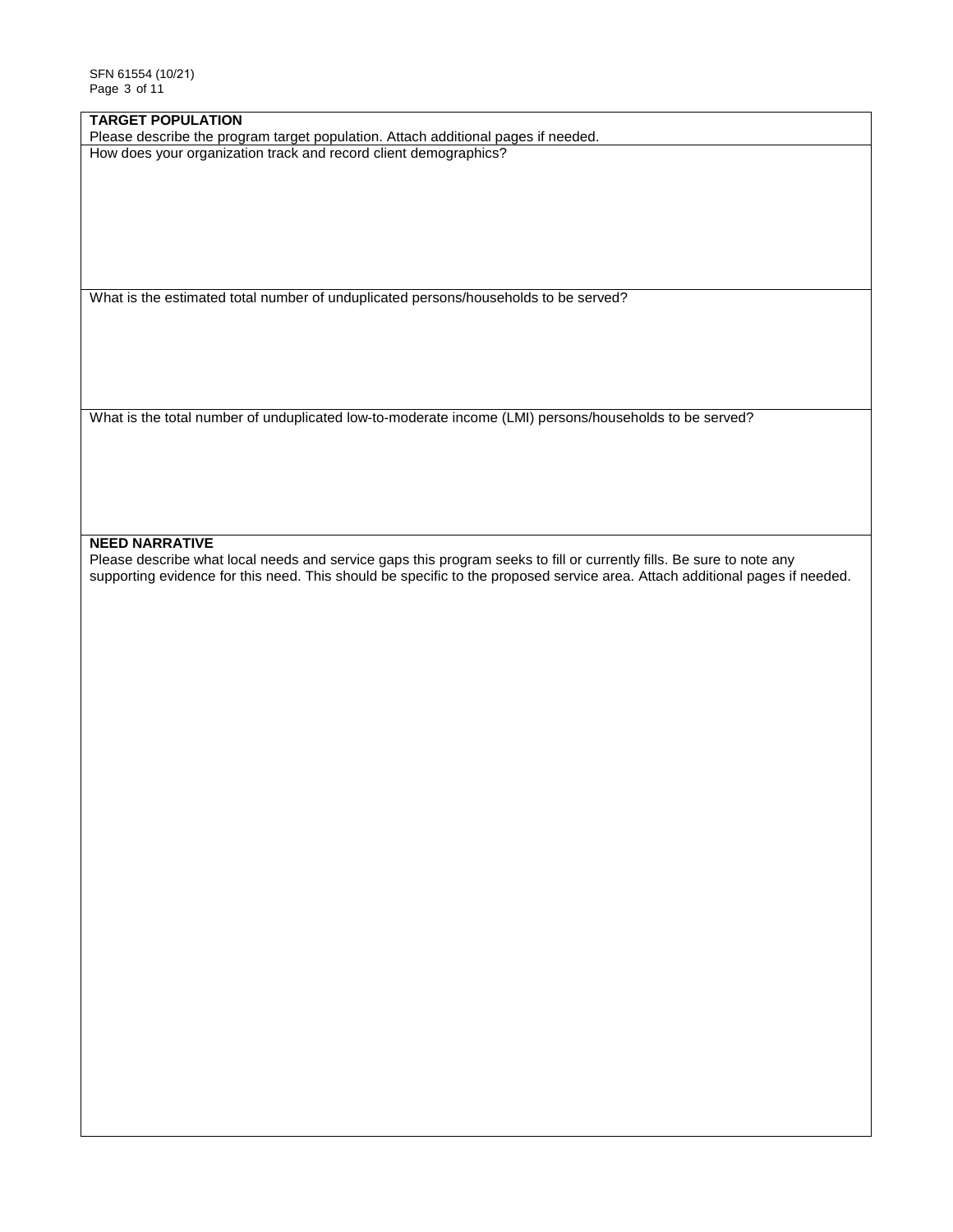| <b>OUTCOMES AND PERFORMANCE MEASURES</b><br>Will your activity meet one of the following?                                                                                                    |     |             |  |
|----------------------------------------------------------------------------------------------------------------------------------------------------------------------------------------------|-----|-------------|--|
| Activities where 100% of persons benefitting are LMI:                                                                                                                                        | Yes | $\sqcap$ No |  |
| Activities where 51% of persons benefitting are LMI:                                                                                                                                         | Yes | $\Box$ No   |  |
| Describe how the activity addresses community needs impacting LMI people.                                                                                                                    |     |             |  |
|                                                                                                                                                                                              |     |             |  |
|                                                                                                                                                                                              |     |             |  |
|                                                                                                                                                                                              |     |             |  |
| List evaluation tools organization will use to track/monitor the progress of the activity.                                                                                                   |     |             |  |
|                                                                                                                                                                                              |     |             |  |
|                                                                                                                                                                                              |     |             |  |
|                                                                                                                                                                                              |     |             |  |
|                                                                                                                                                                                              |     |             |  |
| How does your organization plan to ensure compliance with applicable policy and procedural requirements including<br>gathering income, race and ethnicity data of clients/households served? |     |             |  |
|                                                                                                                                                                                              |     |             |  |
|                                                                                                                                                                                              |     |             |  |
|                                                                                                                                                                                              |     |             |  |
|                                                                                                                                                                                              |     |             |  |
| Describe current racial AND income demographics for the assumed beneficiaries of this funding. Attach additional pages if<br>needed.                                                         |     |             |  |
|                                                                                                                                                                                              |     |             |  |
|                                                                                                                                                                                              |     |             |  |
|                                                                                                                                                                                              |     |             |  |
|                                                                                                                                                                                              |     |             |  |
|                                                                                                                                                                                              |     |             |  |
|                                                                                                                                                                                              |     |             |  |
|                                                                                                                                                                                              |     |             |  |
|                                                                                                                                                                                              |     |             |  |
|                                                                                                                                                                                              |     |             |  |
|                                                                                                                                                                                              |     |             |  |
|                                                                                                                                                                                              |     |             |  |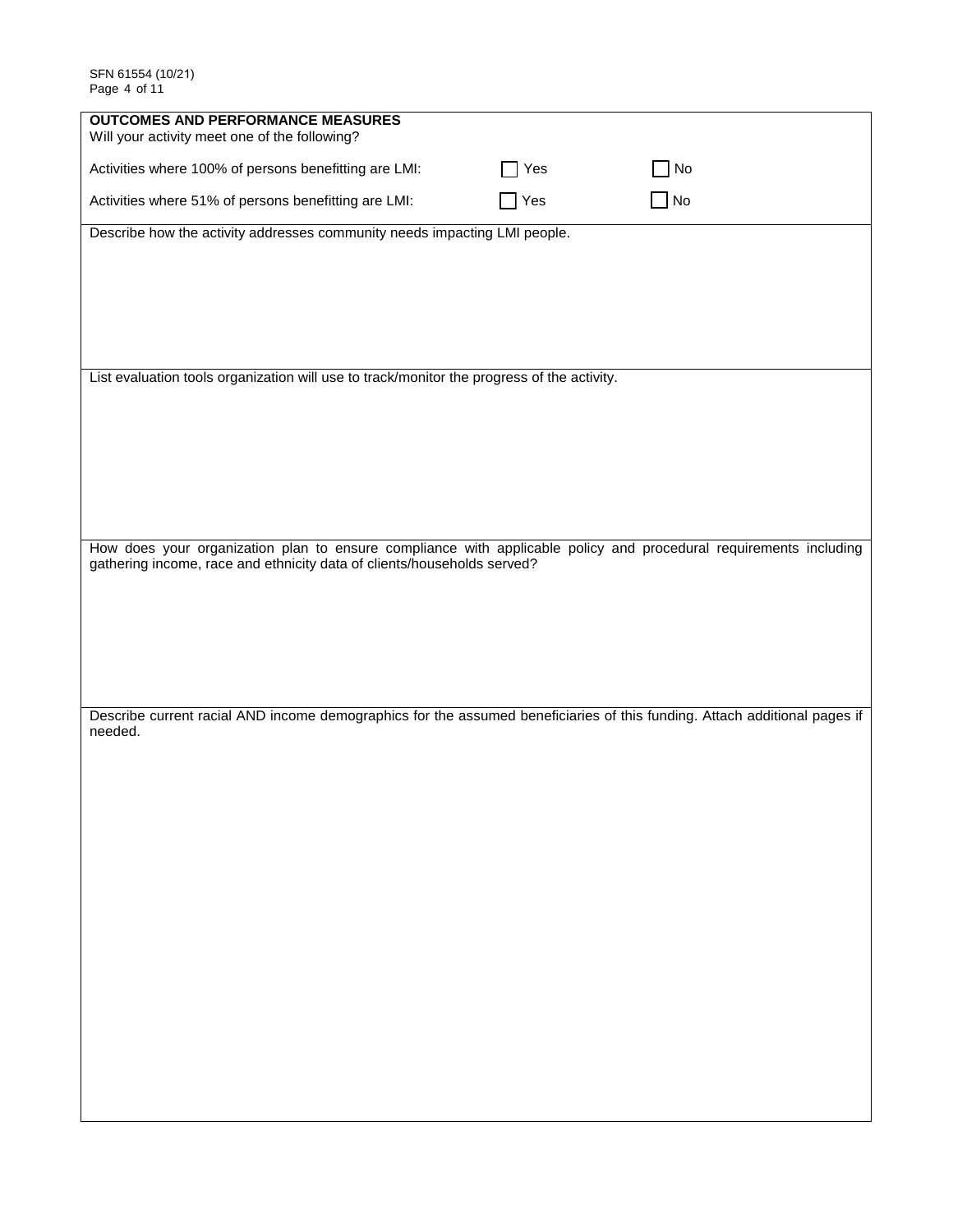SFN 61554 (10/21) Page 5 of 11

| Is there a fee charged or suggested donation for your services?                                                   |
|-------------------------------------------------------------------------------------------------------------------|
| Yes - attach a copy of the fee schedule and describe pricing methodology.<br>No                                   |
|                                                                                                                   |
|                                                                                                                   |
| Are CDBG funds being used to replace any state or local funds within this activity?<br>Yes - Explain<br>$\Box$ No |
|                                                                                                                   |
|                                                                                                                   |
|                                                                                                                   |
| Are CDBG funds being used to replace any federal funds within this activity?                                      |
| Yes - Explain<br>$\blacksquare$ No                                                                                |
|                                                                                                                   |
|                                                                                                                   |
| <b>AGENCY EXPERIENCE</b>                                                                                          |
| Highlight your organization's experience and accomplishments serving LMI persons/households.                      |
|                                                                                                                   |
|                                                                                                                   |
|                                                                                                                   |
|                                                                                                                   |
|                                                                                                                   |
|                                                                                                                   |
|                                                                                                                   |
|                                                                                                                   |
|                                                                                                                   |
|                                                                                                                   |
|                                                                                                                   |
|                                                                                                                   |
|                                                                                                                   |
|                                                                                                                   |
| <b>ALTERNATE PLANS</b>                                                                                            |
| Will your organization implement this activity if CDBG funds are not awarded?                                     |
| $\Box$ Yes - Explain how the implementation will be achieved.<br>$\Box$ No                                        |
|                                                                                                                   |
|                                                                                                                   |
|                                                                                                                   |
|                                                                                                                   |
|                                                                                                                   |
|                                                                                                                   |
|                                                                                                                   |
|                                                                                                                   |
| If funded, how will your organization continue this activity if CDBG funds are not available in future years?     |
|                                                                                                                   |
|                                                                                                                   |
|                                                                                                                   |
|                                                                                                                   |
|                                                                                                                   |
|                                                                                                                   |
|                                                                                                                   |
|                                                                                                                   |
|                                                                                                                   |
|                                                                                                                   |
|                                                                                                                   |
|                                                                                                                   |
|                                                                                                                   |
|                                                                                                                   |
|                                                                                                                   |
|                                                                                                                   |
|                                                                                                                   |
|                                                                                                                   |
|                                                                                                                   |
|                                                                                                                   |
|                                                                                                                   |
|                                                                                                                   |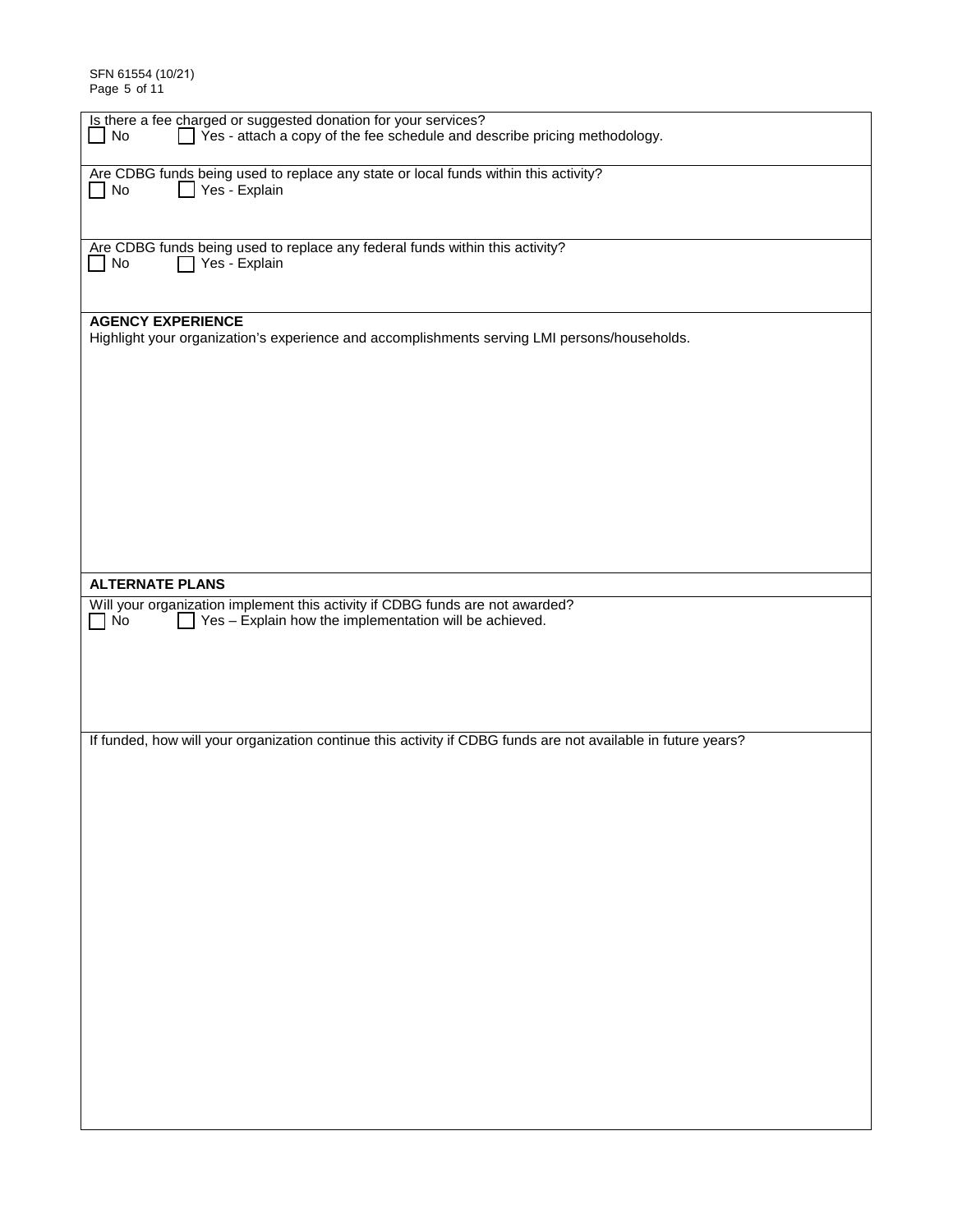# **(Local Units of Government Only) Required Organizational Documents**

Submit one copy of the following documents to DCS by the due date of the application:

- Most recent available Fiscal Year Audit
- Current Fiscal Year Operating Budget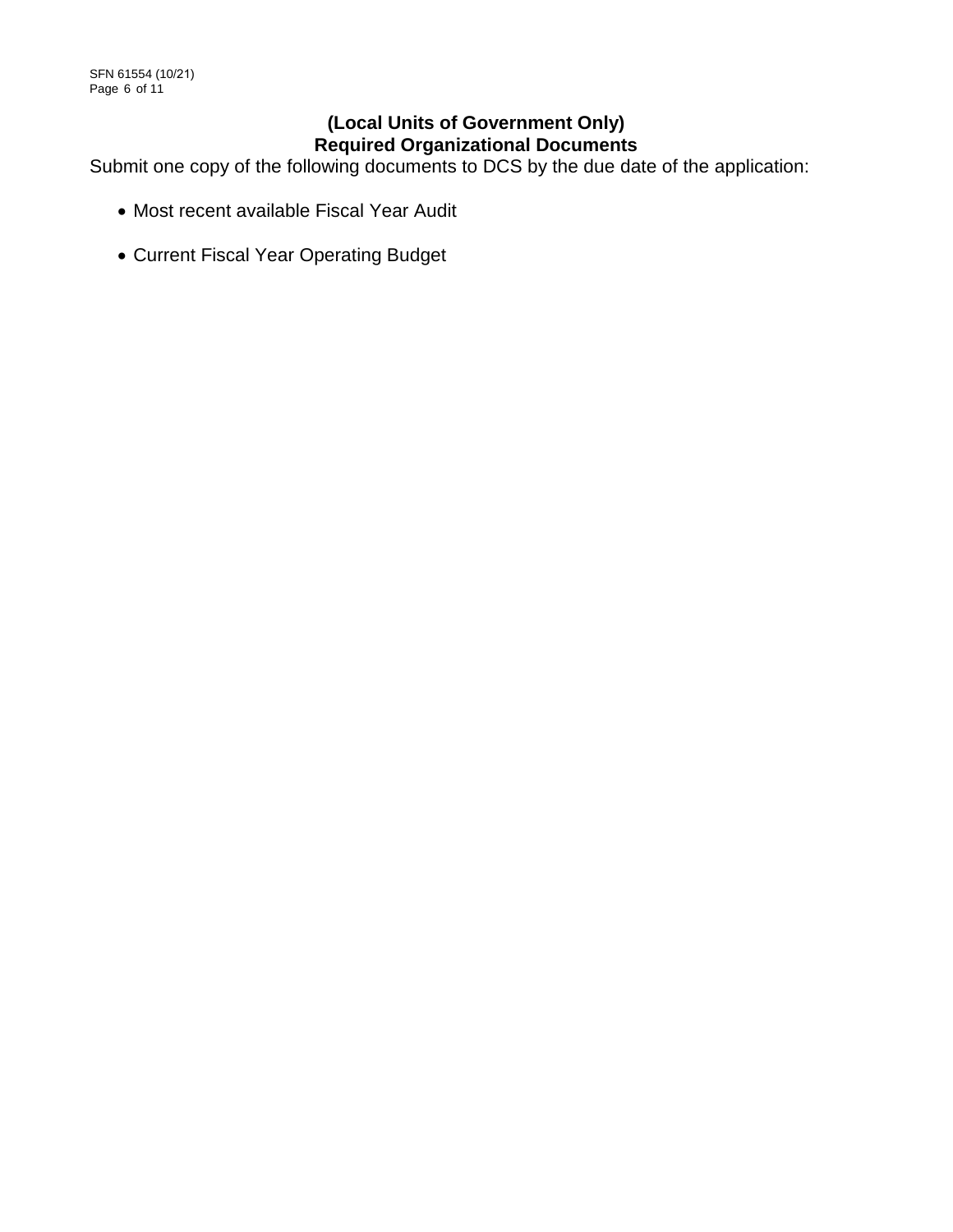| <b>RESOLUTION OF SPONSORSHIP</b>                                                                                                                                           |                                                                                                                                                                                           |  |  |  |
|----------------------------------------------------------------------------------------------------------------------------------------------------------------------------|-------------------------------------------------------------------------------------------------------------------------------------------------------------------------------------------|--|--|--|
| Sponsoring units of government must adopt and submit the following or an equivalent resolution. This<br>resolution must be adopted prior to submission of the application. |                                                                                                                                                                                           |  |  |  |
|                                                                                                                                                                            |                                                                                                                                                                                           |  |  |  |
|                                                                                                                                                                            | (Sponsoring Unit of Government) will act as sponsoring unit of government for the project titled ________                                                                                 |  |  |  |
| during the period __________________________through ________________(duration dates).                                                                                      | to be conducted                                                                                                                                                                           |  |  |  |
|                                                                                                                                                                            | Title Of Authorized Official) is hereby (Title Of Authorized Official)<br>authorized to apply to the North Dakota Division of Community Services for funding of this project on behalf of |  |  |  |
| Government) on ________________ (Date).                                                                                                                                    | (Sponsoring Unit of                                                                                                                                                                       |  |  |  |
| Unit of Government) on ____________________ (Date).                                                                                                                        | (Sponsoring                                                                                                                                                                               |  |  |  |
| SIGNED:                                                                                                                                                                    | WITNESSED:                                                                                                                                                                                |  |  |  |
| Signature                                                                                                                                                                  | Signature                                                                                                                                                                                 |  |  |  |
| Title                                                                                                                                                                      | Title                                                                                                                                                                                     |  |  |  |
| Date                                                                                                                                                                       | Date                                                                                                                                                                                      |  |  |  |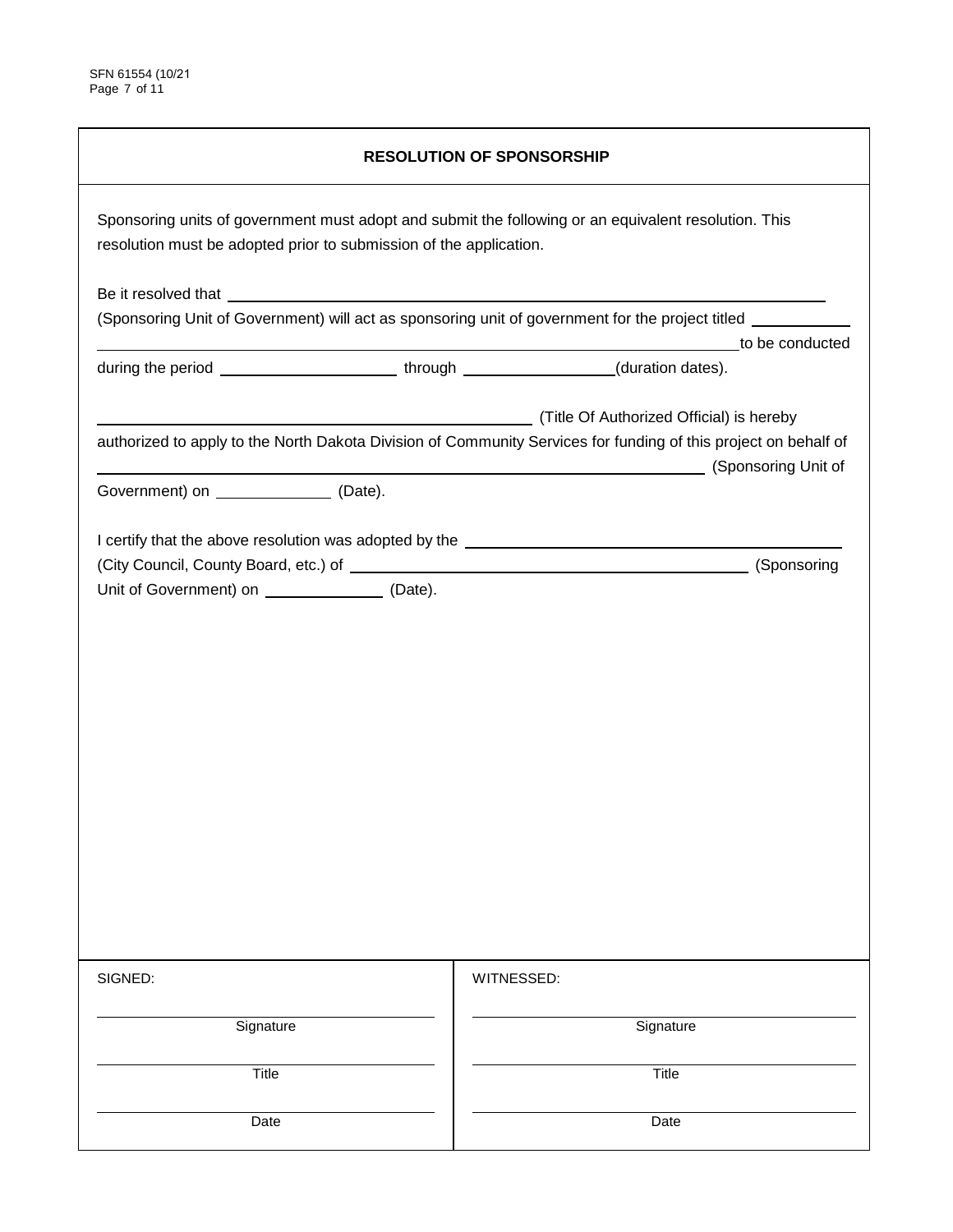SFN 61554 (10-21) Page 8 of 11

## **APPLICANT ASSURANCE CERTIFICATIONS**

This certification must be signed by the chief elected official prior to the submission of the application, and it must be attached to the application.

The applicant certifies that they have read and understand the Community Development Block Grant General Policies and Procedures and Statement of Assurances located in the State Program Distribution Statement.

The applicant certifies that they will, in all Community Development Block Grant funded activities, encourage efforts to minimize displacement which is involuntary and which results in permanent displacement as well as displacement of tenants for six months or more as a result of substantial rehabilitation activities (rehabilitation which costs \$10,000 or more). Should such displacement become absolutely necessary to the success of a project, the City/County will abide by the Federal Uniform Relocation Assistance and Real Property Acquisition Act of 1970 (as amended) and the North Dakota Community Development Block Grant Displacement Policy as stated in the State's CDBG Program Statement.

The applicant certifies that they will comply with affirmatively further fair housing by completing the items that have been checked on the Fair Housing Certification form. The applicant will actively comply with the elected fair housing choices within 12 months of the Financial Award.

WITNESSED:

**Signature** 

Title

Date

**Signature** 

**Title** 

Date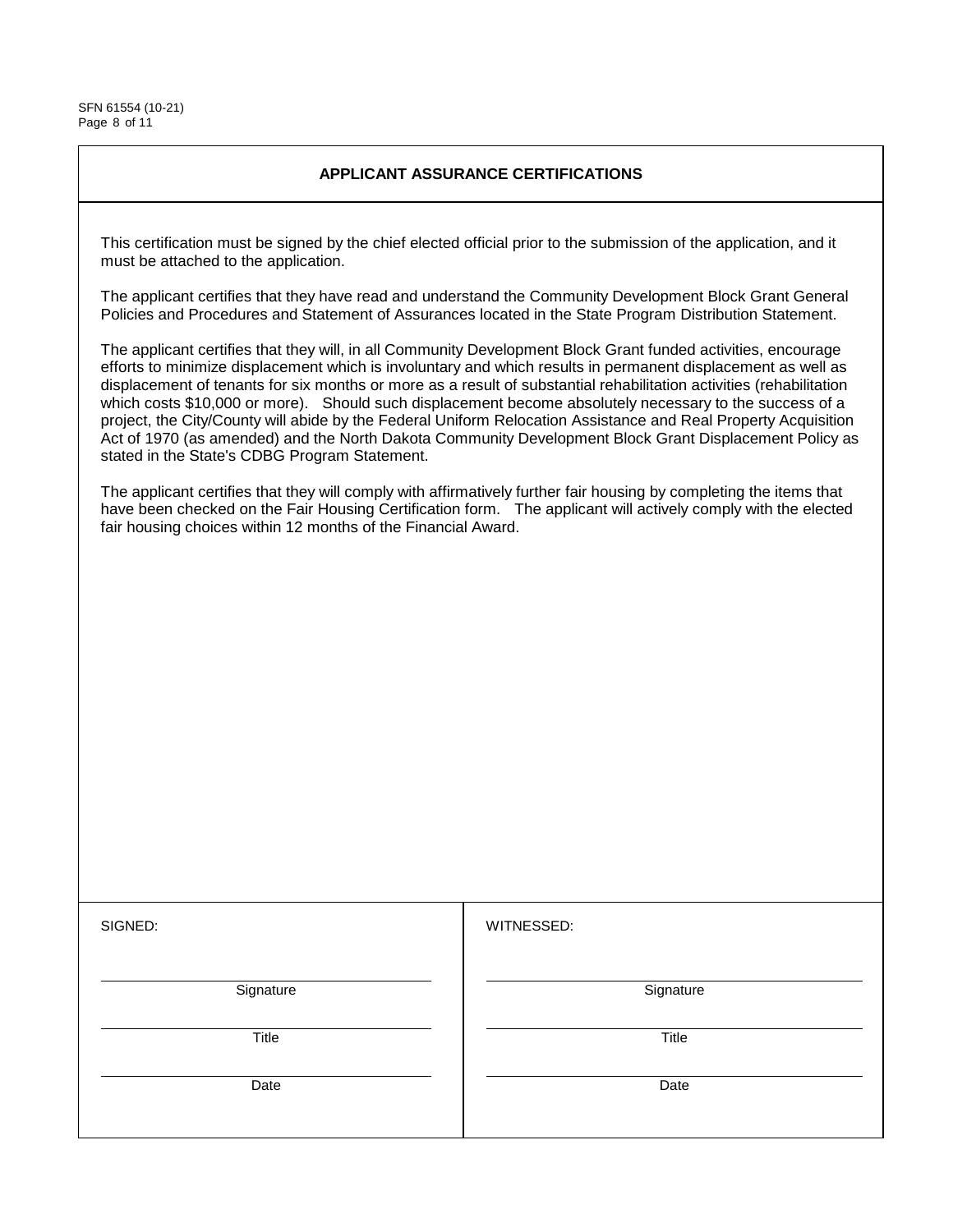SFN 61554 (10-21) Page 9 of 11

## **FAIR HOUSING CERTIFICATION**

Fair housing is generally thought of as a condition in which individuals of similar income levels in the same housing market area have a like range of housing choices available to them, regardless of their race, color, religion, sex, national origin, etc. Local governments, because of their influence and power, are in the most effective position to promote fair housing.

Fair housing compliance requires that grantees affirmatively further fair housing. It requires some form of action, rather than passive compliance with existing laws and ordinances.

The following activities will satisfy the requirements. Please indicate which you will carry out.

- 1.  $\Box$  Publicize that the city/county government will assist persons experiencing discrimination in housing.
- 2.  $\Box$  Development and adoption of a fair housing policy with identification of methods of enforcement.
- 3. **Provision of housing counseling services which assist minorities and women seeking housing outside** areas of concentration.
- 4. Work with local real estate brokers to formulate a Voluntary Area-wide Marketing Agreement.
- 5. Work with local banks to post "equal lending opportunity" advertisements.
- 6. Use "equal housing opportunity" slogan and logo on city letterhead.
- 7. **Sponsor fair housing seminars and campaigns.**
- 8. Work with minority and women leaders in the area to promote housing development and increase minority and female participation.
- $9.$   $\Box$  Assist local housing developers in developing outreach programs to attract minorities and females.
- 10. Review zoning ordinances and comprehensive plans to insure they promote special de-concentration of assisted housing units.
- 11. Create a local housing authority.
- 12. Publicly advertise the city as a "fair housing city."
- 13.  $\Box$  Adopt a code enforcement ordinance which will compel landlords to keep their units in safe and sanitary condition.
- 14. Other (Please describe)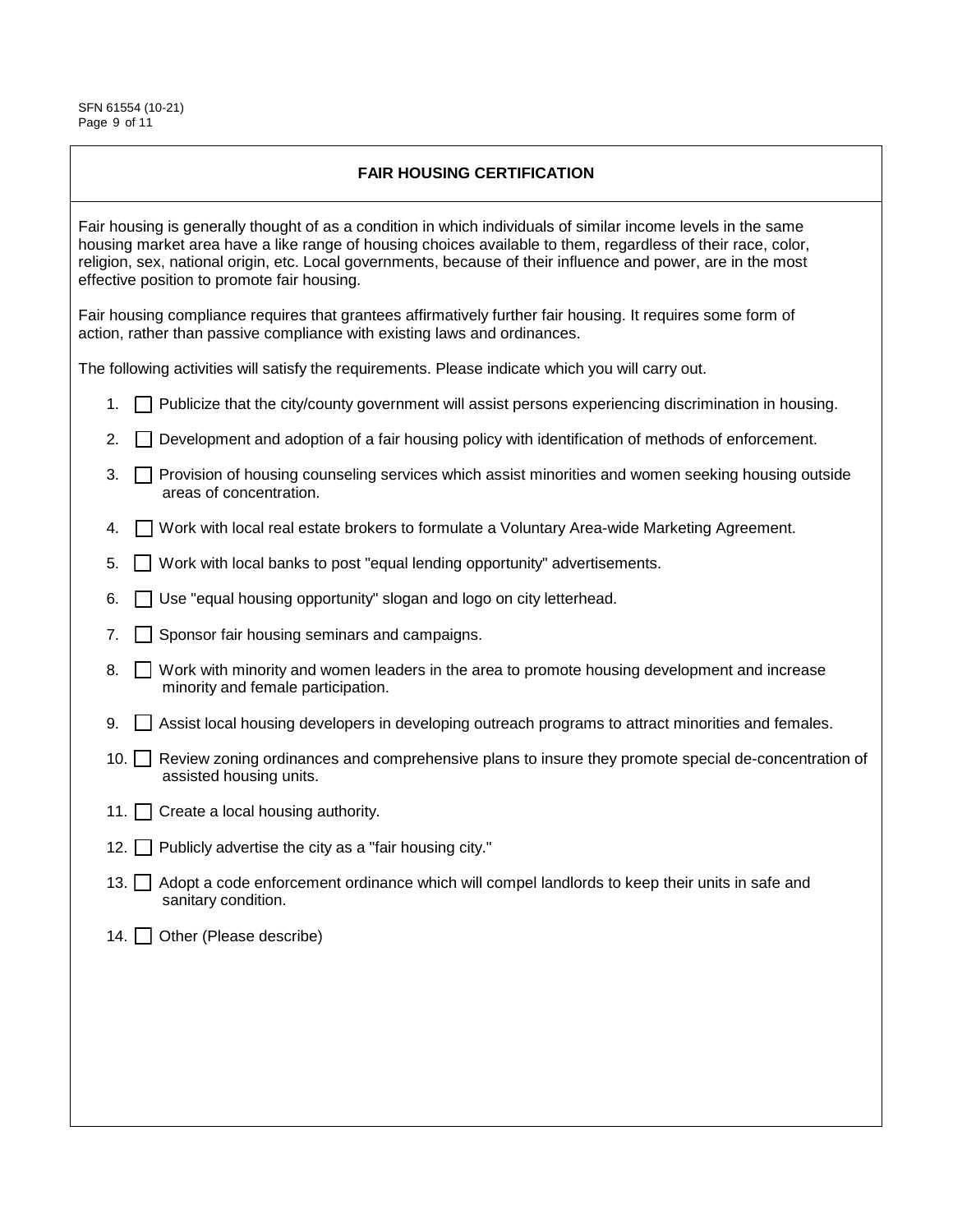### **RESIDENTIAL ANTI-DISPLACEMENT AND RELOCATION ASSISTANCE PLAN FOR THE COMMUNITY DEVELOPMENT BLOCK GRANT (CDBG) AND HOME PROGRAMS**

The will replace all occupied and vacant occupiable low/moderate income dwelling units demolished or converted to another use as a direct result of activities assisted with CDBG or HOME funds, as required by Section 104(d) of the Housing and Community Development Act of 1974, as amended (the Act), and implementing regulations at 24 CFR 570.496a.

All replacement housing will be provided within three years of the commencement of the demolition or rehabilitation relating to conversion. Before obligating or expending funds that will directly result in such demolition or conversion, the

will make public and submit to the State the following information in writing:

- 1. Description of the proposed assisted activity;
- 2. The general location on a map and approximate number of dwelling units by size (number of bedrooms) that will be demolished or converted to a use other than as low/moderate dwelling units as a direct result of the assisted activity;
- 3. A time schedule for the commencement and completion of the demolition or conversion;
- 4. The general location on a map and approximate number of dwelling units by size (number of bedrooms) that will be provided as replacement dwelling units;
- 5. A detailed plan for relocation assistance, including the source of funding and a time schedule for the provision of replacement dwelling units;
- 6. The basis for concluding that each replacement dwelling unit will remain a low/moderate income dwelling unit for at least 10 years from the date of initial occupancy; and
- 7. Information demonstrating that any proposed replacement of housing units with small dwelling units (e.g., a 2-bedroom unit with two 1-bedroom units), or any proposed replacement of efficiency or single-room occupancy (SRO) units with units of a different size, is appropriate and consistent with the housing needs and priorities identified in the approved Consolidated Plan.

The provide relocation assistance, as described in 570.496a(b)(2), to each low/moderate income household displaced by the demolition of housing or by the conversion of a low/moderate income dwelling to another use as a direct result of assisted activities.

Consistent with the goals and objectives of activities assisted under the Act, the

 will take the steps indicated below to minimize the displacement of persons from their homes:\*